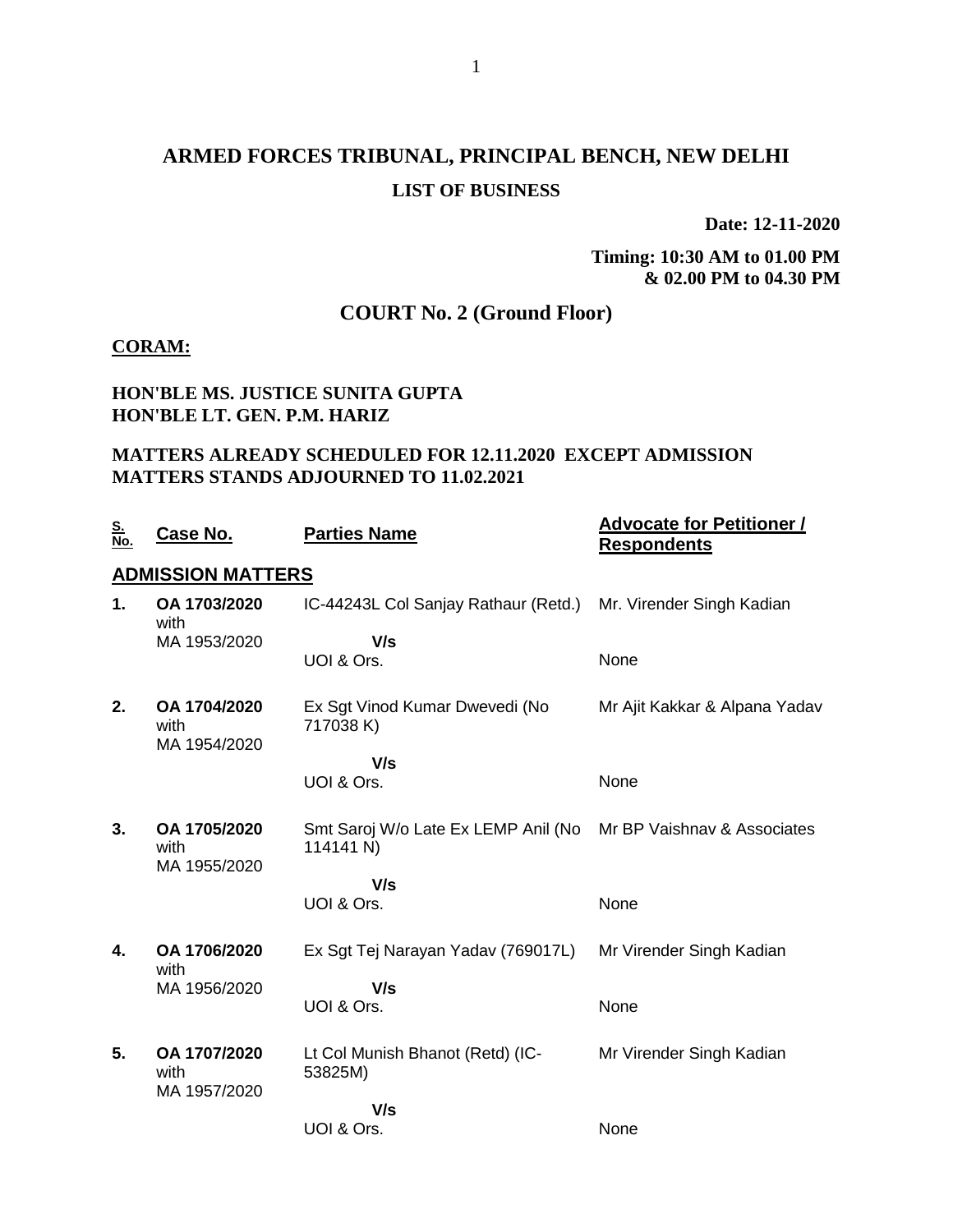| 6.  | OA 1708/2020<br>with<br>MA 1958/2020 | Ex Nk Bhupinder Kumar Rodala (No<br>14908901 N)                        | Mr JP Sharma & Associates                  |
|-----|--------------------------------------|------------------------------------------------------------------------|--------------------------------------------|
|     |                                      | V/s<br>UOI & Ors.                                                      | None                                       |
| 7.  | OA 1709/2020                         | Ex WO Subrata Roy (628008)                                             | Mr. Baljeet Singh & Ms. Deepika<br>Sheoran |
|     |                                      | V/s<br>UOI & Ors.                                                      | None                                       |
| 8.  | OA 1712/2020                         | HFO NS Mathuria (Retd) (No 627895)                                     | Mr Manoj Kr Gupta                          |
|     |                                      | V/s<br>UOI & Ors.                                                      | None                                       |
| 9.  | OA 1713/2020                         | Mrs Nalini Goel W/o Late Maj Sanjay<br>Goel (SC-00016L)                | Mr IS Yadav                                |
|     |                                      | V/s<br>UOI & Ors.                                                      | None                                       |
| 10. | OA 1714/2020                         | Ex Swr Naresh Singh (No 15479871 Y) Mr Praveen Kumar                   |                                            |
|     |                                      | V/s<br>UOI & Ors.                                                      | None                                       |
| 11. | OA 1715/2020                         | Ex PO LOG (F & A) Sheik Mohammad<br>Ali (No 212485 Y)                  | Mr Ved Prakash                             |
|     |                                      | V/s<br>UOI & Ors.                                                      | None                                       |
| 12. | OA 1716/2020                         | Ex AC(UT) Keshav (7010629)                                             | Mr Baljeet Singh & Ms Deepika<br>Sheoran   |
|     |                                      | V/s<br>UOI & Ors.                                                      | None                                       |
| 13. | OA 1717/2020<br>with<br>MA 1970/2020 | Ex AC(U/T) Mohd. Iqbal Bhat (9915203 Mr Ajit Kakkar & Associates<br>L) |                                            |
|     |                                      | V/s<br>UOI & Ors.                                                      | None                                       |
|     |                                      |                                                                        |                                            |
| 14. | OA 1718/2020                         | Ex RFN Jhapendra Rana Magar<br>(5758379F)                              | Mr Virender Singh Kadian                   |
|     |                                      | V/s<br>UOI & Ors.                                                      | None                                       |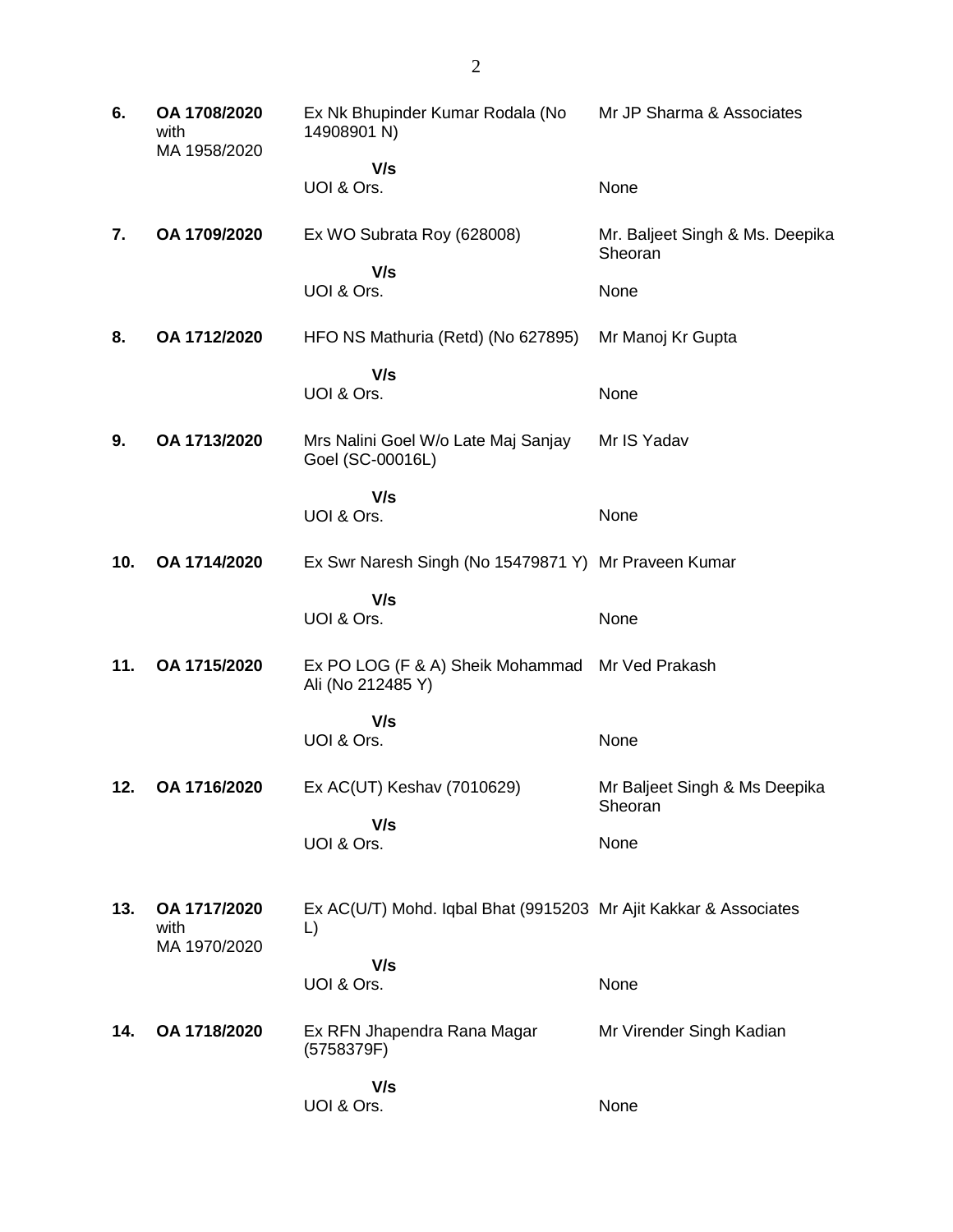| 15. | OA 1719/2020                           | Col Dinesh Chaudhary (Retd.) (IC-<br>41077X)      | Mr Virender Singh Kadian               |
|-----|----------------------------------------|---------------------------------------------------|----------------------------------------|
|     |                                        | V/s<br>UOI & Ors.                                 | None                                   |
| 16. | OA 1720/2020                           | Ex Rfn Virendra Singh (4082742H)                  | Mr J P Sharma & Associates             |
|     |                                        | V/s<br>UOI & Ors.                                 | None                                   |
| 17. | OA 1726/2020                           | Ex CPO COM (TEL) Shyam Kumar<br>Thakur (174397 H) | Mr Ved Prakash                         |
|     |                                        | V/s                                               |                                        |
|     |                                        | UOI & Ors.                                        | None                                   |
| 18. | OA 1727/2020<br>with                   | EX Rect Vikrant Dalal (15594767-X)                | Mr Virender Singh Kadian               |
|     | MA 1974/2020                           | V/s<br>UOI & Ors.                                 | None                                   |
| 19. | OA 1728/2020                           | 644702 Ex Sgt Anoop Gupta                         | Mr Virender Singh Kadian               |
|     | with<br>MA 1975/2020                   | V/s                                               |                                        |
|     |                                        | UOI & Ors.                                        | None                                   |
| 20. | OA (Appeal)<br>1729/2020               | Ex Corporal Jagamohan Badadalei<br>(No 920269-B)  | Mr RN Singh & Rajiv Kumar              |
|     | with<br>MA 1976/2020                   | V/s                                               |                                        |
|     |                                        | UOI & Ors.                                        | Gp Capt Karan Singh Bhati,<br>Sr. CGSC |
|     |                                        |                                                   |                                        |
| 21. | Dy. No.<br>(4265/2020)                 | 772300 Sgt Nemili Gundaiah<br>Daggupati, Retd.    | Mr Manoj Kumar Gupta                   |
|     | (With office                           | V/s                                               |                                        |
|     | report)                                | UOI & Ors.                                        | None                                   |
| 22. | <b>OA</b><br>Dy. No.                   | Smt Rekha Devi W/o LAC Sunny<br>$(921177-B)$      | Mr Ajit kakkar & Associates            |
|     | (4951/2020)<br>(With office<br>report) | V/s<br>UOI & Ors.                                 | None                                   |
|     |                                        |                                                   |                                        |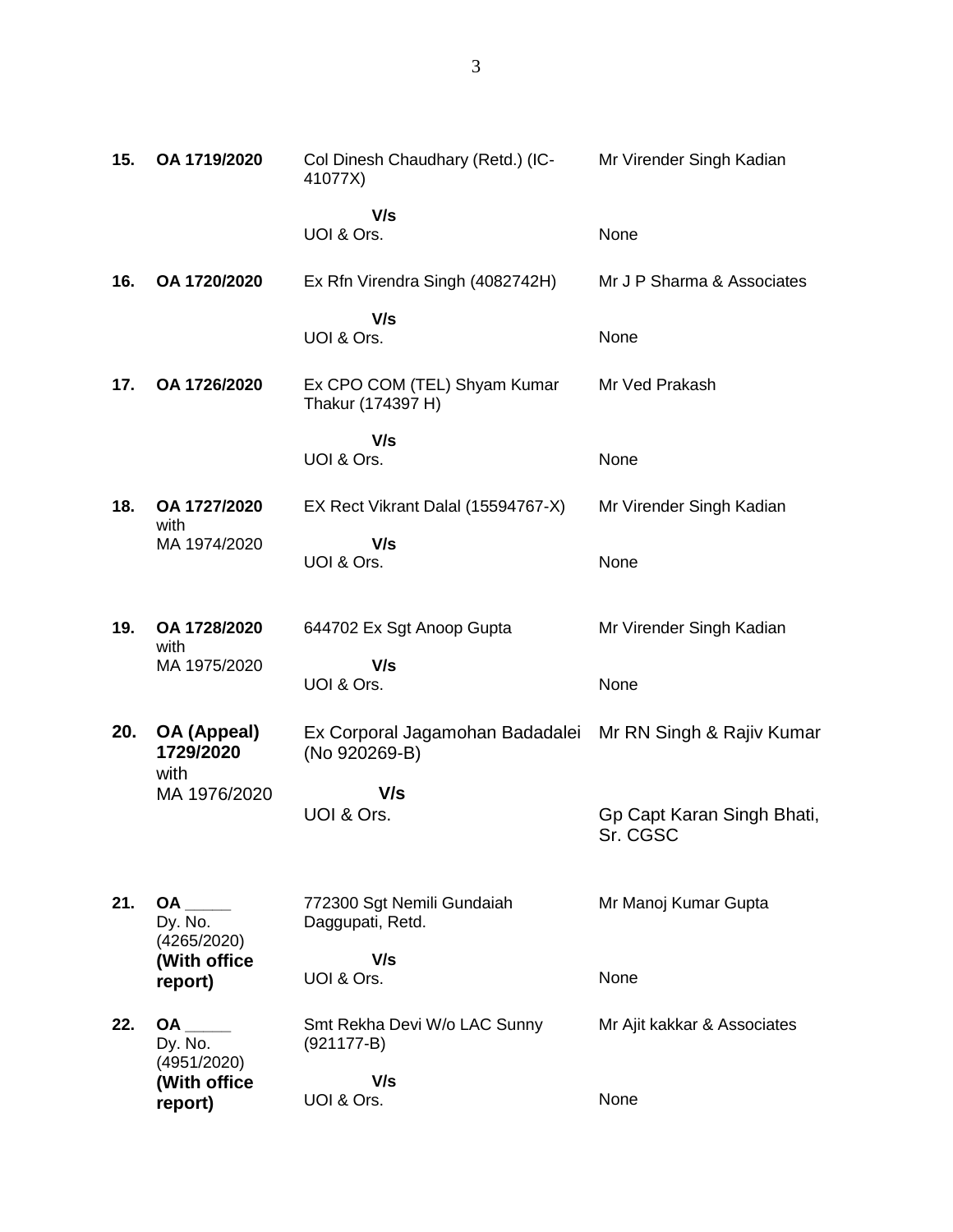## **MA (OTHERS)**

| 23. | MA 1270/2020<br>in.<br>OA (Appeal)<br>460/2016 | No. 14413656-X Ex HAV(GD)<br>Lokendra Singh(Thru his Father Sh. Associates<br>Deshraj Singh)<br>V/s | Mr. S. S. Pandey &                     |
|-----|------------------------------------------------|-----------------------------------------------------------------------------------------------------|----------------------------------------|
|     | (With office<br>report)                        | UOI & Ors.                                                                                          | Mr. Avdhesh Kumar Singh                |
| 24. | MA 1936/2020<br>in                             | Nk Vivekanand A (14665904-F)                                                                        | Mr. Ajit Kakkar & Associates           |
|     | OA (Appeal)                                    | V/s                                                                                                 |                                        |
|     | 1238/2020                                      | UOI & Ors.                                                                                          | Gp Capt Karan Singh Bhati, Sr.<br>CGSC |
|     | <b>PLEADINGS NOT COMPLETE</b>                  |                                                                                                     |                                        |
| 25. | OA 1428/2020                                   | IC-75587L Maj Amit Choudhary                                                                        | Mr. Veerendra Mohan                    |
|     |                                                | V/s                                                                                                 |                                        |
|     |                                                | UOI & Ors.                                                                                          | Mr Anil Gautam                         |
|     | <b>For Final Hearing</b>                       |                                                                                                     |                                        |
| 26. | OA (Appeal)<br>735/2015                        | Mukul Choudhary through his father<br>Srikrishna Choudhary                                          | Mr SS Pandey                           |
|     |                                                | V/s                                                                                                 |                                        |
|     |                                                | UOI & Ors                                                                                           | Mr SD Windlesh                         |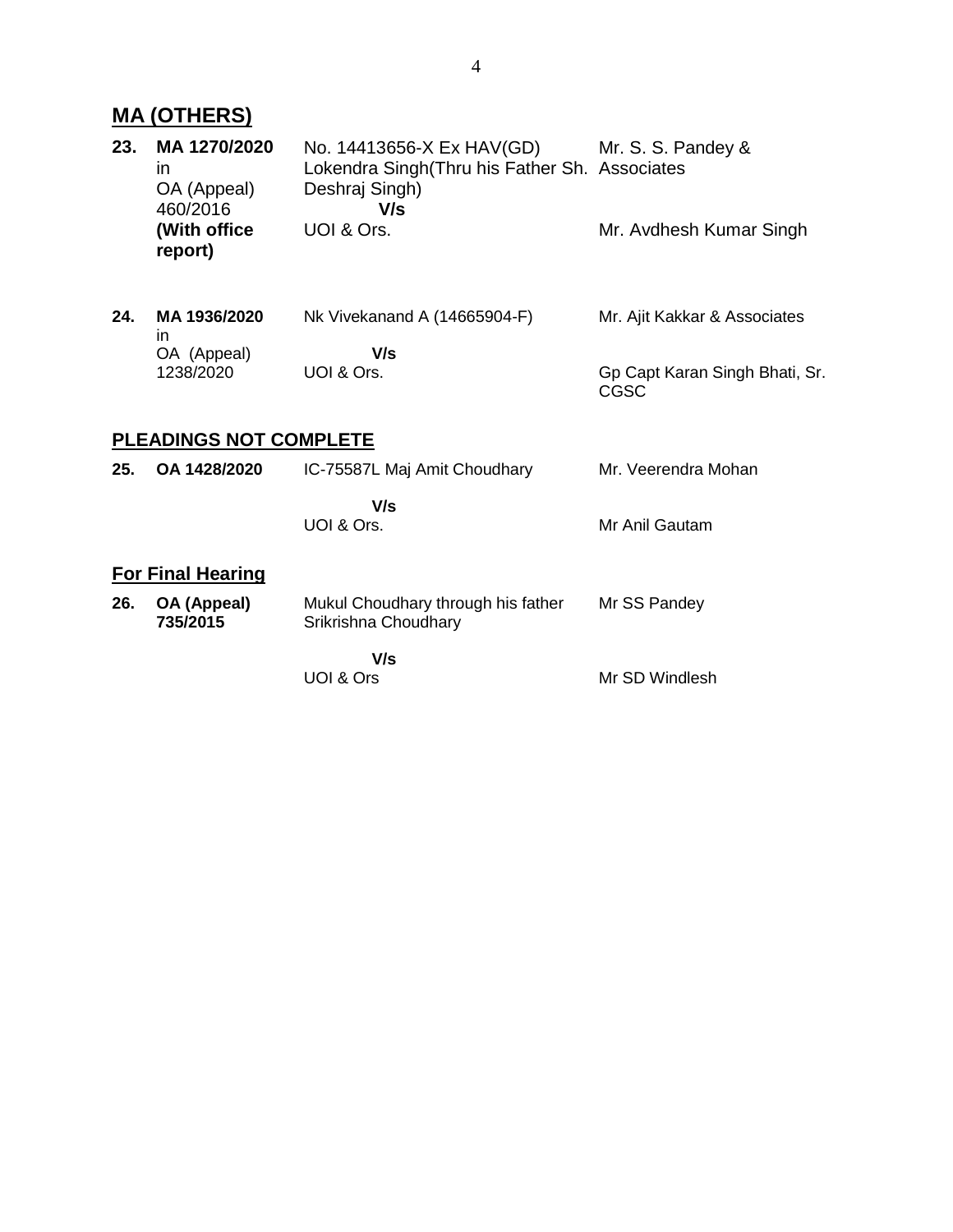# **ARMED FORCES TRIBUNAL, PRINCIPAL BENCH, NEW DELHI LIST OF BUSINESS**

**Date: 12-11-2020**

**Timing: 11:00 AM**

### **PRINCIPAL REGISTRAR COURT**

| <u>S.</u><br>No. | <u>Case No.</u>                 | <b>Parties Name</b>                                     | <b>Advocate for Petitioner /</b><br><b>Respondents</b> |
|------------------|---------------------------------|---------------------------------------------------------|--------------------------------------------------------|
|                  | <b>For Appearance/Direction</b> |                                                         |                                                        |
| 1.               | OA 671/2019<br>with             | Ex LEMR Sat Pal (No 129069 R)                           | Mr Ved Prakash                                         |
|                  | MA 1267/2019                    | V/s<br>UOI & Ors.                                       | Mr. Satya Ranjan Swain                                 |
| 2.               | OA 1060/2019                    | Hony Nb Sub Krishna Dev (Retd)<br>(No 14224767 L)       | Mr SS Pandey & Assiciates                              |
|                  |                                 | V/s                                                     |                                                        |
|                  |                                 | UOI & Ors.                                              | Ms. Jyotsna Kaushik                                    |
| 3.               | OA 1659/2019                    | Wg Cdr R Rajesh (Retd) (No<br>23570)                    | Mr. Baljeet Singh                                      |
|                  |                                 | V/s<br>UOI & Ors.                                       | Gp Capt Karan Singh Bhati,<br>Sr. CGSC                 |
| 4.               | OA 1706/2019<br>with            | 729555F Ex JWO Kartar Singh                             | Mr VS Kadian                                           |
|                  | MA 2640/2019                    | V/s<br>UOI & Ors.                                       | Gp Capt Karan Singh Bhati,<br>Sr. CGSC                 |
| 5.               | OA 1862/2019                    | Sgt Rash Bihari Rai (Retd) (No<br>795911) & Ors.<br>V/s | Mr Manoj Kr Gupta                                      |
|                  |                                 | UOI & Ors.                                              | Mr. Anil Kumar Gautam                                  |
| 6.               | OA 1992/2019                    | Hony Sub Maj Prem Singh (Retd)<br>(JC-375010K) & Ors.   | Mr. Ajit Kakkar                                        |
|                  |                                 | V/s                                                     |                                                        |
|                  |                                 | UOI & Ors.                                              | Mr. J S Rawat                                          |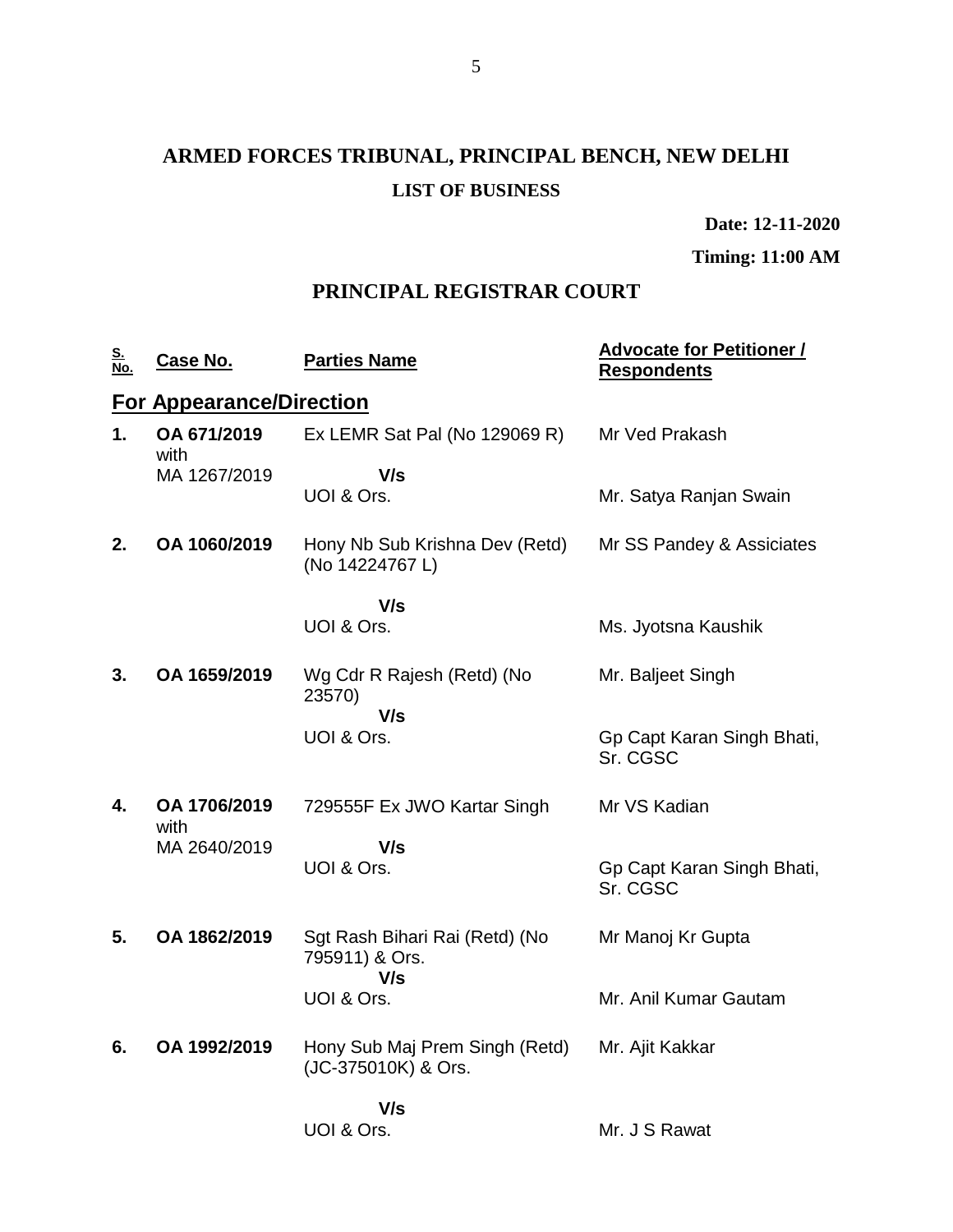| 7.  | OA 2005/2019<br>with       | Ex JWO Nirmal Kumar (702228-S)                       | Mr. Praveen Kumar                      |
|-----|----------------------------|------------------------------------------------------|----------------------------------------|
|     | MA 2930/2019 &<br>914/2020 | V/s<br>UOI & Ors.                                    | Dr. Vijendra Singh Mahndiyan           |
| 8.  | OA 2007/2019<br>with       | IC-55886H Lt Col Naresh Kaushik                      | Mr. S S Pandey & Associates            |
|     | MA 2931/2019               | V/s<br>UOI & Ors.                                    | Dr. Vijendra Singh Mahndiyan           |
| 9.  | OA 2019/2019               | No 13941809Y Ex Hav (Hony Nb<br>Sub) Kana Ram Swami  | Mr. VS Kadian                          |
|     |                            | V/s<br>UOI & Ors.                                    | Mr. Satya Ranjan Swain                 |
| 10. | OA 2065/2019<br>with       | JC-761074X Sub Singh Raj (Retd.)                     | Ms. Archana Ramesh                     |
|     | MA 2970/2019               | V/s<br>UOI & Ors.                                    | Mr. Neeraj, Sr. CGSC                   |
| 11. | OA 2066/2019<br>with       | (JC 761261W) Subedar Pramod<br>Kumar Bindhani (Retd) | Ms Archana Ramesh                      |
|     | MA 2971/2019               | V/s<br>UOI & Ors.                                    | Mr. Ashok Chaitanya                    |
| 12. | OA 2067/2019<br>with       | Subedar A Sebastian (Retd) (JC<br>761077L)           | Ms Archana Ramesh                      |
|     | MA 2972/2019               | V/s                                                  |                                        |
|     |                            | UOI & Ors.                                           | Gp Capt Karan Singh Bhati,<br>Sr. CGSC |
| 13. | OA 2095/2019               | No. 14929143-P Hav/PA Bonthu<br>Raju                 | Mr. Indra Sen Singh/Abhishek<br>Singh  |
|     |                            | V/s                                                  |                                        |
|     |                            | UOI & Ors.                                           | Mr. JS Yadav                           |
| 14. | OA 2099/2019               | Nb Sub (PA) S Mohan (JC 672026<br>H)                 | Mr Indra Sen Singh &<br>Abhishek Singh |
|     |                            | V/s<br>UOI & Ors.                                    | Mr. V Pattabhi Ram                     |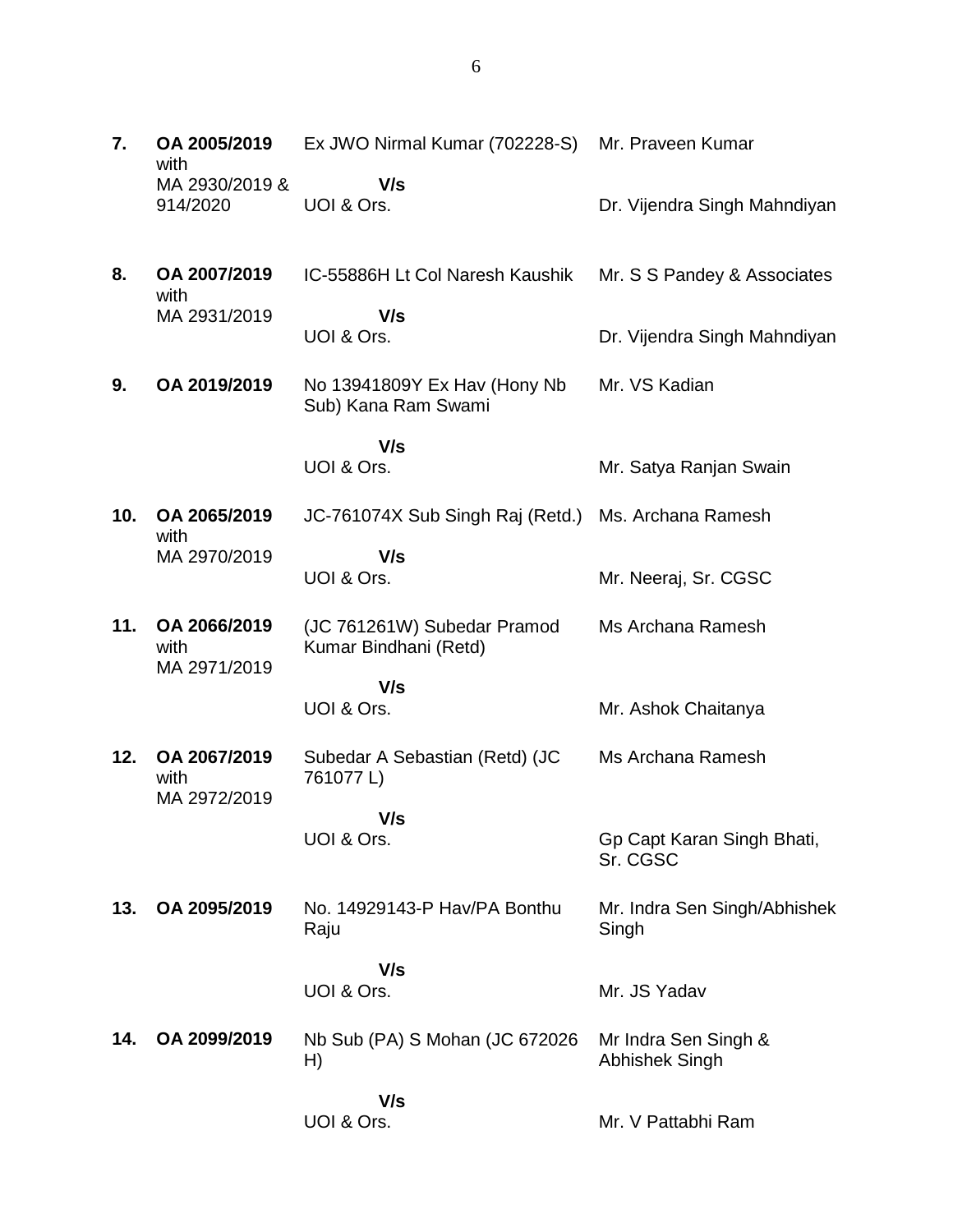| 15. | OA 2287/2019                           | Ex Hav Sunil Kumar (No 15675147 Ms Pallavi Awasthi<br>F)            |                                        |
|-----|----------------------------------------|---------------------------------------------------------------------|----------------------------------------|
|     |                                        | V/s<br>UOI & Ors.                                                   | Ms. Barkha Babbar                      |
| 16. | OA 2290/2019                           | Ex HFO Brish Bhan Yadav<br>(635946)<br>V/s                          | Ms. Pallavi Awasthi                    |
|     |                                        | UOI & Ors.                                                          | Mr. Anil Kumar Gautam                  |
| 17. | OA 2293/2019<br>with<br>MA 3200/2019   | Ex MWO (HFO) Jagdish Singh<br>Yadav (633999-R)                      | Mr Ved Prakash                         |
|     |                                        | V/s<br>UOI & Ors.                                                   | Mr. K K Tyagi                          |
| 18. | OA 2391/2019<br>with<br>MA 3278/2019 & | Lt Cdr Anil K Kant (01983-F) (Retd.) Mr. Sukhjinder Singh<br>& Ors. |                                        |
|     | 3279/2019                              | V/s<br>UOI & Ors.                                                   | Mr. Anil Gautam                        |
| 19. | OA 2392/2019<br>with<br>MA 3281/2019   | Ex MWO Mukhtyar Singh (No<br>625662L)                               | Mr Ved Prakash                         |
|     |                                        | V/s<br>UOI & Ors.                                                   | Mr. Arvind Patel                       |
| 20. | OA 1/2020                              | Gp Capt RD Mohan (Retd) (No<br>20214)                               | Mr OP Bhadani                          |
|     |                                        | V/s<br>UOI & Ors.                                                   | Mr. K K Tyagi                          |
| 21. | OA 4/2020<br>with<br>MA 3/2020         | Wg Cdr Mahesh Chander Sudan<br>(Retd) (No 24333H)                   | Mr Ajit Kakkar                         |
|     |                                        | V/s<br>UOI & Ors.                                                   | Gp Capt Karan Singh Bhati,<br>Sr. CGSC |
| 22. | OA 7/2020                              | Lt Col Archish Pande (IC 62770 P)                                   | Mr Rajiv Manglik                       |
|     |                                        | V/s<br>UOI & Ors.                                                   | Gp Capt Karan Singh Bhati,<br>Sr. CGSC |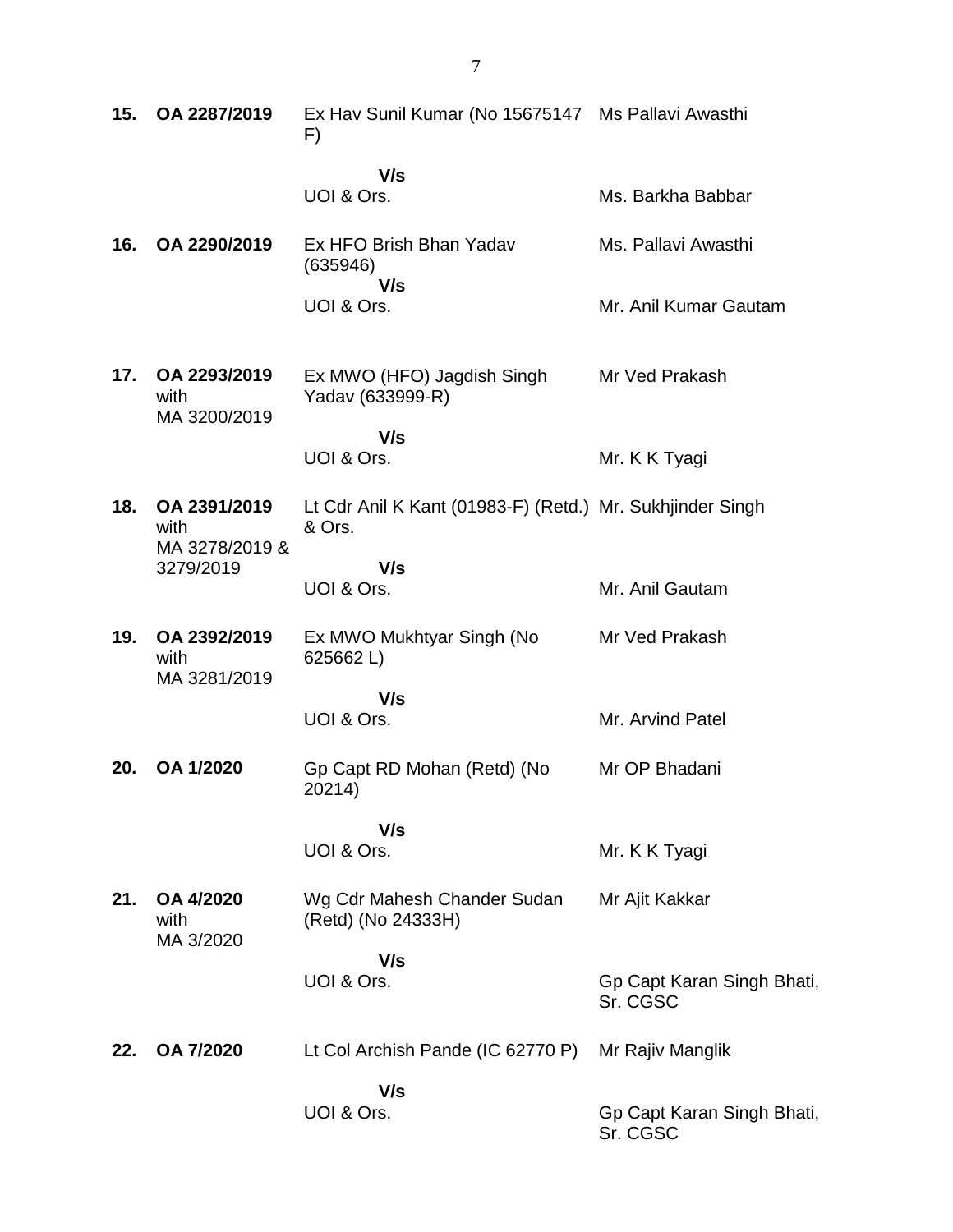**WITH**

| 23.         | OA 373/2020                        | IC-62556M Lt Col Rajendra Singh<br>Nagar                                                         | Mr. Rajiv Manglik                     |
|-------------|------------------------------------|--------------------------------------------------------------------------------------------------|---------------------------------------|
|             |                                    | V/s<br>UOI & Ors.                                                                                | None                                  |
| <b>WITH</b> |                                    |                                                                                                  |                                       |
| 24.         | OA 553/2020                        | Lt Col Ashish Dubey (IC 67477 F)                                                                 | Mr Rajiv Manglik                      |
|             |                                    | V/s<br>UOI & Ors.                                                                                | Mr. Anil Gautam                       |
| 25.         | OA 8/2020<br>with<br>MA 12/2020    | JC-384162M Nb Sub Ravindra<br>Singh (Retd)                                                       | Mr SS Pandey And<br>Associates        |
|             |                                    | V/s<br>UOI & Ors.                                                                                | Mr. J S Rawat                         |
| 26.         | OA 275/2020<br>with                | Ex WO Anand Kumar (No 8376393 Mr SS Pandey & Associates<br>$\Box$                                |                                       |
|             | MA 346/2020 &<br>1968/2020         | V/s<br>UOI & Ors.                                                                                | Mr. Prabodh Kumar                     |
| 27.         | OA 277/2020                        | No 4194781H Ex Hav (PA) Vijay<br>Pandey                                                          | Mr. Indra Sen Singh/Abhishek<br>Singh |
|             |                                    | V/s<br>UOI & Ors.                                                                                | Mr. Anil Gautam                       |
|             |                                    |                                                                                                  |                                       |
| 28.         | OA 280/2020<br>with<br>MA 362/2020 | Smt Dharmista Ben Widow of Late<br>Sep (ACP 1) Patel Bhavesh Kumar<br>Keshav Lal (No 14819628 P) | Mr US Maurya                          |
|             |                                    | V/s<br>UOI & Ors.                                                                                | Mr. Satya Ranjan Swain                |
| 29.         | OA 328/2020                        | Sub Ashok Kumar Tiwari (Retd) (JC Mr SS Pandey & Associates<br>760632 F)                         |                                       |
|             |                                    | V/s<br>UOI & Ors.                                                                                | Mr. Avdhesh Kumar Singh               |
| 30.         | OA 329/2020                        | Nk Rajpal Singh (Retd) (No<br>3004455 W)                                                         | Mr Manoj Kr Gupta                     |
|             |                                    | V/s<br>UOI & Ors.                                                                                | Mr. Rajeev Kumar                      |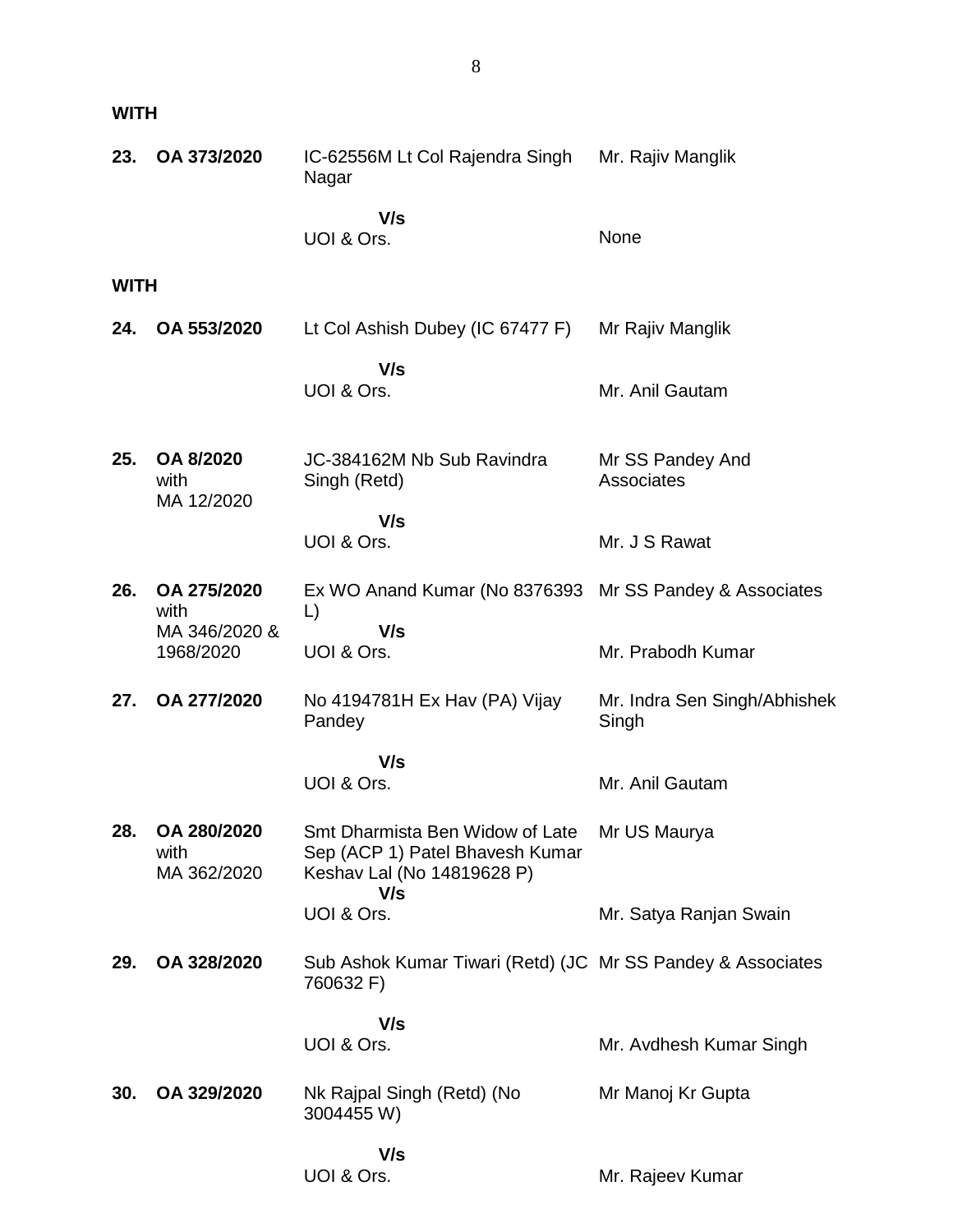| 31. | OA 434/2020<br>with<br>MA 537/2020 | TC-31339 Lt Col R C Sharma<br>(Retd.)<br>V/s      | Mr. Indra Sen Singh/Abhishek<br>Singh             |
|-----|------------------------------------|---------------------------------------------------|---------------------------------------------------|
|     |                                    | UOI & Ors.                                        | Ms. Jyotsna Kaushik                               |
| 32. | OA 450/2020                        | Sub (PA) Krishna Sankar Das (JC<br>668586 X)      | Mr Indra Sen Singh &<br><b>Abhishek Singh</b>     |
|     |                                    | V/s<br>UOI & Ors.                                 | Ms. Barkha Babbar                                 |
| 33. | OA 584/2020                        | Ex CPOAF Satyendra Kumar<br>$(169596-Y)$          | Mr. Shakti Chand Jaidwal                          |
|     |                                    | V/s<br>UOI & Ors.                                 | Dr Vijendra Singh Mahndiyan                       |
| 34. | OA 586/2020<br>with                | Ex JWO Hemachandra B (676613-<br>$\Box$           | Mr. Ajit Kakkar & Associates                      |
|     | MA 713/2020                        | V/s<br>UOI & Ors.                                 | Ms Barkha Babbar                                  |
| 35. | OA 823/2020                        | 795199-S Sgt Umesh Kumar<br>(Retd.)<br>V/s        | Mr. Ajeet Yadav & Mr Rakesh<br><b>Kr Singh</b>    |
|     |                                    | UOI & Ors.                                        | Ms. Barkha Babbar                                 |
| 36. | OA 829/2020                        | Ex LME Anand Dwividi (No 210056<br>A)             | Mr. Ved Prakash                                   |
|     |                                    | V/s<br>UOI & Ors.                                 | Ms. Barkha Babbar                                 |
| 37. | OA 839/2020<br>with                | 776303G Ex Sgt Chunnu Kumar                       | Mr. Omprakash Kr. Srivastava<br>& Mr Rajesh Kumar |
|     | MA 959/2020                        | V/s<br>UOI & Ors.                                 | Ms. Barkha Babbar                                 |
| 38. | OA 871/2020<br>with<br>MA 988/2020 | Sqn Ldr Basant Kumar Chaudhary<br>(Retd.) (12952) | Mr Ajit Kakkar                                    |
|     |                                    | V/s<br>UOI & Ors.                                 | Mr. Harish V Shankar                              |
|     |                                    |                                                   |                                                   |
| 39. | OA 872/2020<br>with<br>MA 989/2020 | 720535-S Ex Sgt Ashok Kumar<br>Yadav<br>V/s       | Mr Durgesh Kumar Sharma                           |
|     |                                    | UOI & Ors.                                        | Gp Capt Karan Singh Bhati,<br>Sr. CGSC            |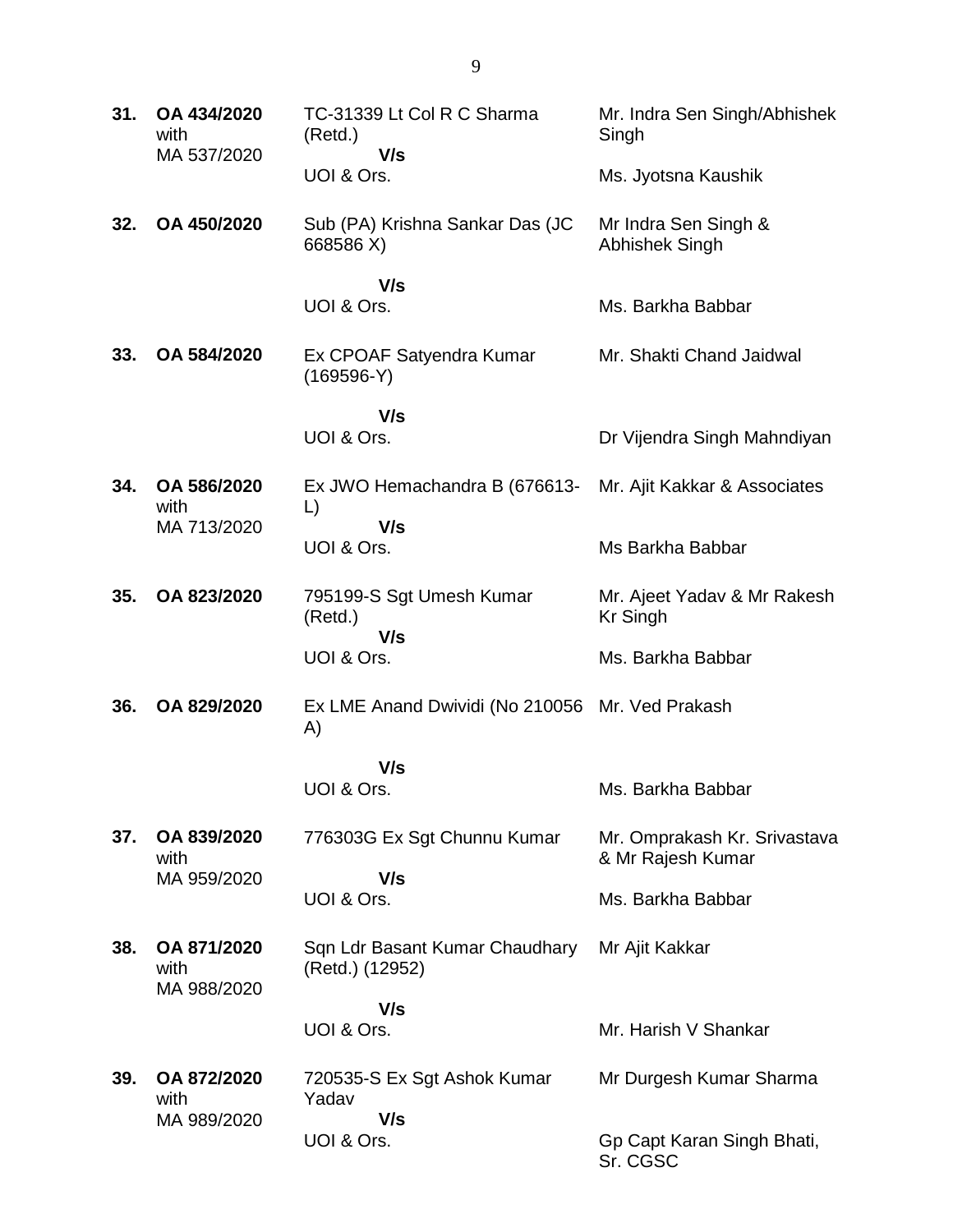**40. OA 875/2020** with MA 998/2020 10391240-Y Ex Sep Rohit Kumar  **V/s** UOI & Ors. Mr. Virender Singh Kadian Mr. Jyotsna Kaushik **41. OA 876/2020** with MA 999/2020 721513G Ex Sgt Sanjeev Kumar Goel  **V/s** UOI & Ors. Mr Ajit Kakkar Mr. S D Windlesh **42. OA 877/2020** with MA 1000/2020 JC 725056K Ex Sub Desh Raj  **V/s** UOI & Ors. Mr Ajit Kakkar Mr. V Pattabhi Ram **43. OA 885/2020** with MA 1013/2020 Mrs Priti Bahal wd/o Late TA 41394 Mr Rajesh Nandal and Mr Maj PK Bahal (Retd)  **V/s** UOI & Ors. Naresh Ghai Mr. J S Rawat **44. OA 1167/2020** with MA 1348/2020 1077333H Ex DFR Wazir Singh & Ors.  **V/s** UOI & Ors. Mr. Virender Singh Kadian Mr. V S Tomar **45. OA 1200/2020** with MA 1391/2020 672329-B Ex HFO Onkar Chand  **V/s** UOI & Ors. Mr. Virender Singh Kadian Mr. V Pattabhi Ram **46. OA 1201/2020** with MA 1392/2020 777009S Ex Sgt Santosh Kumar Vishwakarma  **V/s** UOI & Ors. Mr. Virender Singh Kadian Mr. V S Tomar **47. OA 1203/2020** JWO BD Pandit (Retd) (669924)  **V/s** UOI & Ors. Mr Manoj Kr Gupta Ms. Barkha Babbar **48. OA 1204/2020** IC-53690W Lt Col Prem Nath Pandey (Retd)  **V/s** UOI & Ors. Mr. Virender Singh Kadian Mr. D K Sabat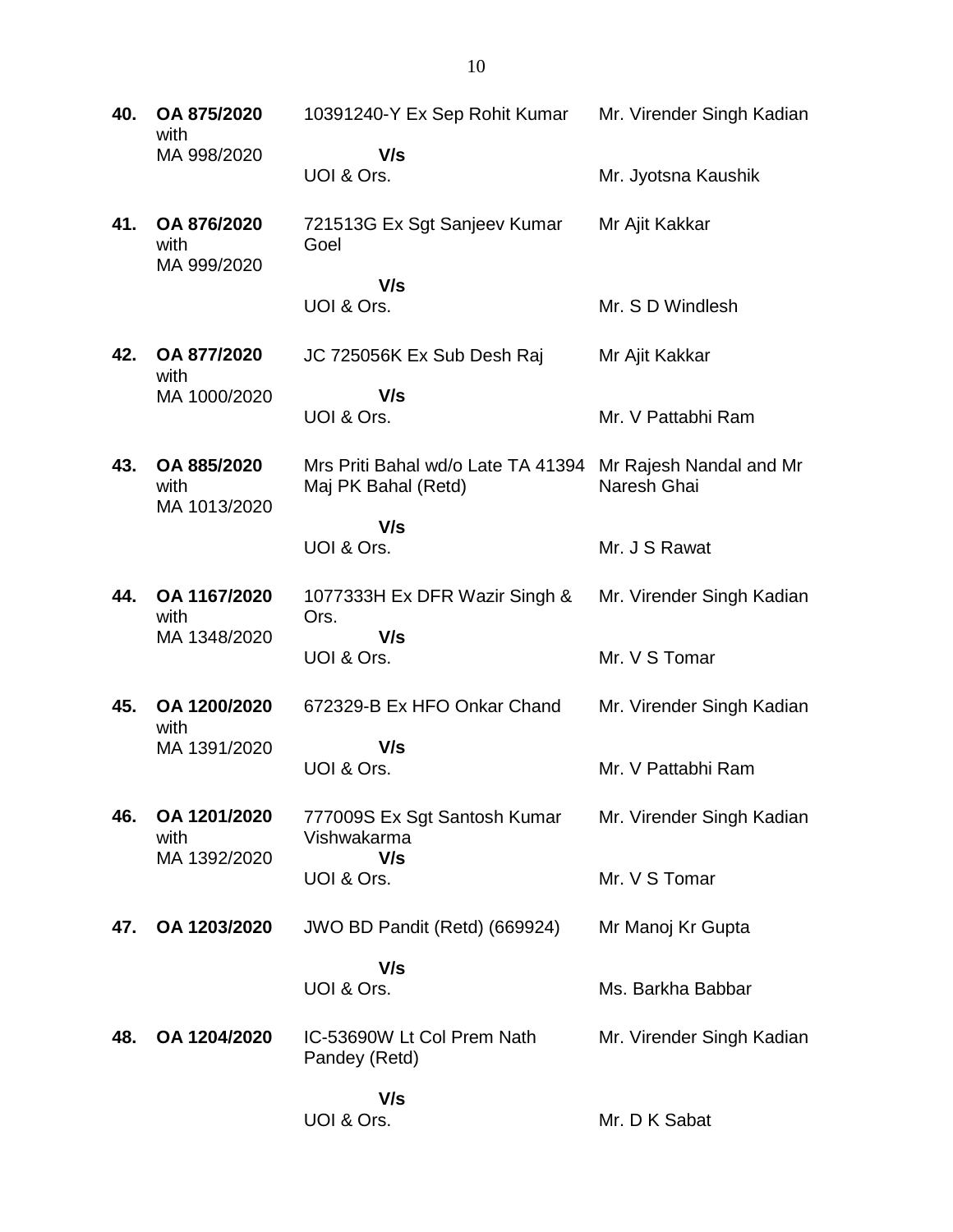| 49. | OA 1219/2020                         | HAV B Prabhakar (Retd)<br>(14414911L)                     | Ms Archana Ramesh                          |
|-----|--------------------------------------|-----------------------------------------------------------|--------------------------------------------|
|     |                                      | V/s                                                       |                                            |
|     |                                      | UOI & Ors.                                                | Ms. Barkha Babbar                          |
| 50. | OA 1222/2020<br>with<br>MA 1407/2020 | Ex Sepoy Raju Bahadur Acharya<br>(14934486 P)             | Ms Archana Ramesh                          |
|     |                                      | V/s                                                       |                                            |
|     |                                      | UOI & Ors.                                                |                                            |
| 51. | OA 1223/2020<br>with<br>MA 1408/2020 | IC-23859 L Lt Col O P Singh<br>(Retd.)                    | Mr Shakti Chand Jaidwal                    |
|     |                                      | V/s                                                       |                                            |
|     |                                      | UOI & Ors.                                                | None                                       |
| 52. | OA 1224/2020<br>with<br>MA 1409/2020 | 622693-T Ex MWO Vijender Singh<br>Teotia                  | Mr. Virender Singh Kadian                  |
|     |                                      | V/s                                                       |                                            |
|     |                                      | UOI & Ors.                                                | Mr. Rajiv Kumar                            |
| 53. | OA 1227/2020<br>with<br>MA 1416/2020 | Ex MWO(HFL) Satyabir Singh<br>Yadav (648359)              | Mr Baljeet Singh                           |
|     |                                      | V/s                                                       |                                            |
|     |                                      | UOI & Ors.                                                | Mr. Y P Singh                              |
| 54. | OA 1229/2020                         | Ex HFL Jacob Kalappurackal<br>Joseph (653932)             | Mr Baljeet Singh & Ms<br>Deepika Sheoran   |
|     |                                      | V/s<br>UOI & Ors.                                         | Gp Capt Karan Singh Bhati,                 |
|     |                                      |                                                           | <b>Sr CGSC</b>                             |
| 55. | OA 1230/2020<br>with<br>MA 1418/2020 | Smt. Krishna Devi W/o Late NC(E)<br>Bhagwan Dass (819974) | Mr. Baljeet Singh & Ms.<br>Deepika Sheoran |
|     |                                      | V/s                                                       |                                            |
|     |                                      | UOI & Ors.                                                | Ms. Barkha Babbar                          |
| 56. | OA 1231/2020                         | Wg Cdr Dilip Kumar Choudhury<br>(Retd) (24075)            | Mr Baljeet Singh & Ms<br>Deepika Sheoran   |
|     |                                      | V/s                                                       |                                            |
|     |                                      | UOI & Ors.                                                | Mr. Anil Gautam                            |